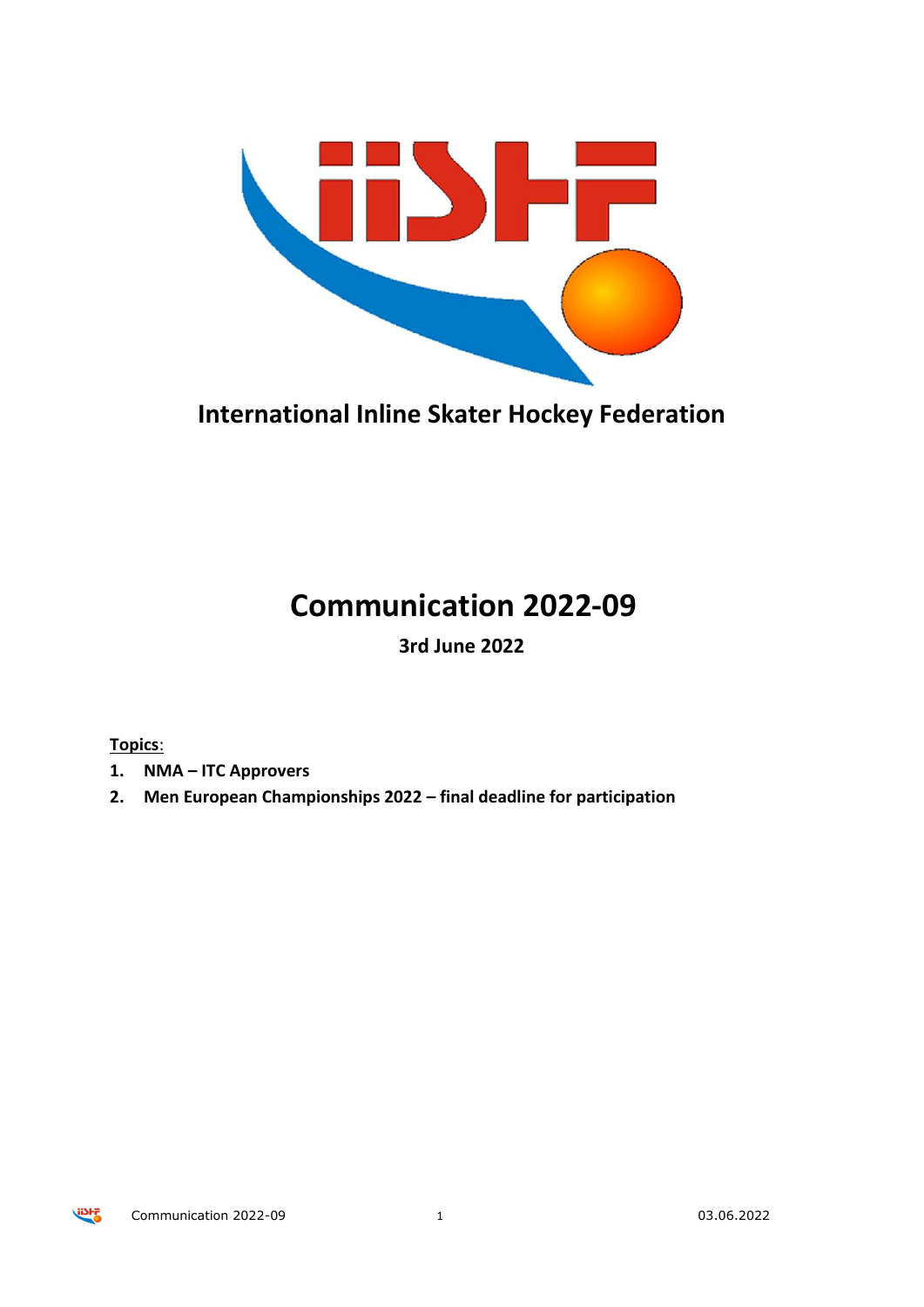## **1. NMA – ITC Approvers**

The IISHF Manager Simon Price has the following request.

As you have seen during season 2021 and 2022 we are moving to a more digital solution for how we run events. We are currently in the process of renewing our International Team Certificate approval process and looking to move away from an Excel based system to a more streamlined process where your teams will acquire instant feedback on the validity of a submitted ITC via the web.

The envisaged benefits of this system will be:

- Fail faster approach
	- $\circ$  This means that if there are duplicated, malformed, or missing data the team will be notified immediately and it not have to go through you, or to the IISHF to be returned increasing the time to approve a document
- Less emails being sent between Team, National Member Association and IISHF
- Quicker response times on approval
- Upon approval the relevant groups or people will be emailed with the approval, with any and all supporting documents
	- o Letters of Guest approval
	- o Approved ITC
	- o Any other required supporting documentation
- Consistent approach to checking information
	- o A custom rules engine is being designed to take all relevant IISHF Rules and Regulations to make the determinations based on the information supplied in the ITC.

However, over the years we have taken on face value that the person(s) we have received the document(s) from have been the necessary and appointed person within the National Member Association. IISHF Regulation 20.9 states subsection c *"The parent National Member Association must check all the details and will, if satisfied, give its approval and will send the ITC to the IISHF lately two (2) weeks prior to the event".*

Therefore, given recent changes in some National Member Association's, I would be grateful if you could supply the names and email addresses of up to two people within your National Member Association who will be appointed to be an official approver of an International Team Certificate. This information should be sent to [office@iishf.com](mailto:office@iishf.com) with a copy t[o itc@iishf.com](mailto:itc@iishf.com)

If you have any questions, please do not hesitate to contact the IISHF ITC Manager Simon Price at phone +44 7471 931 1170 or e-mail: [sprice@iishf.com](mailto:sprice@iishf.com)

## **2. Men European Championships – final deadine for participation**

The official confirmation deadline for participation at the IISHF Men European Championships 2022 taking place in Duisburg, Germany on 3-6.11.2022 was 15.02.2022. According to IISHF Regulations